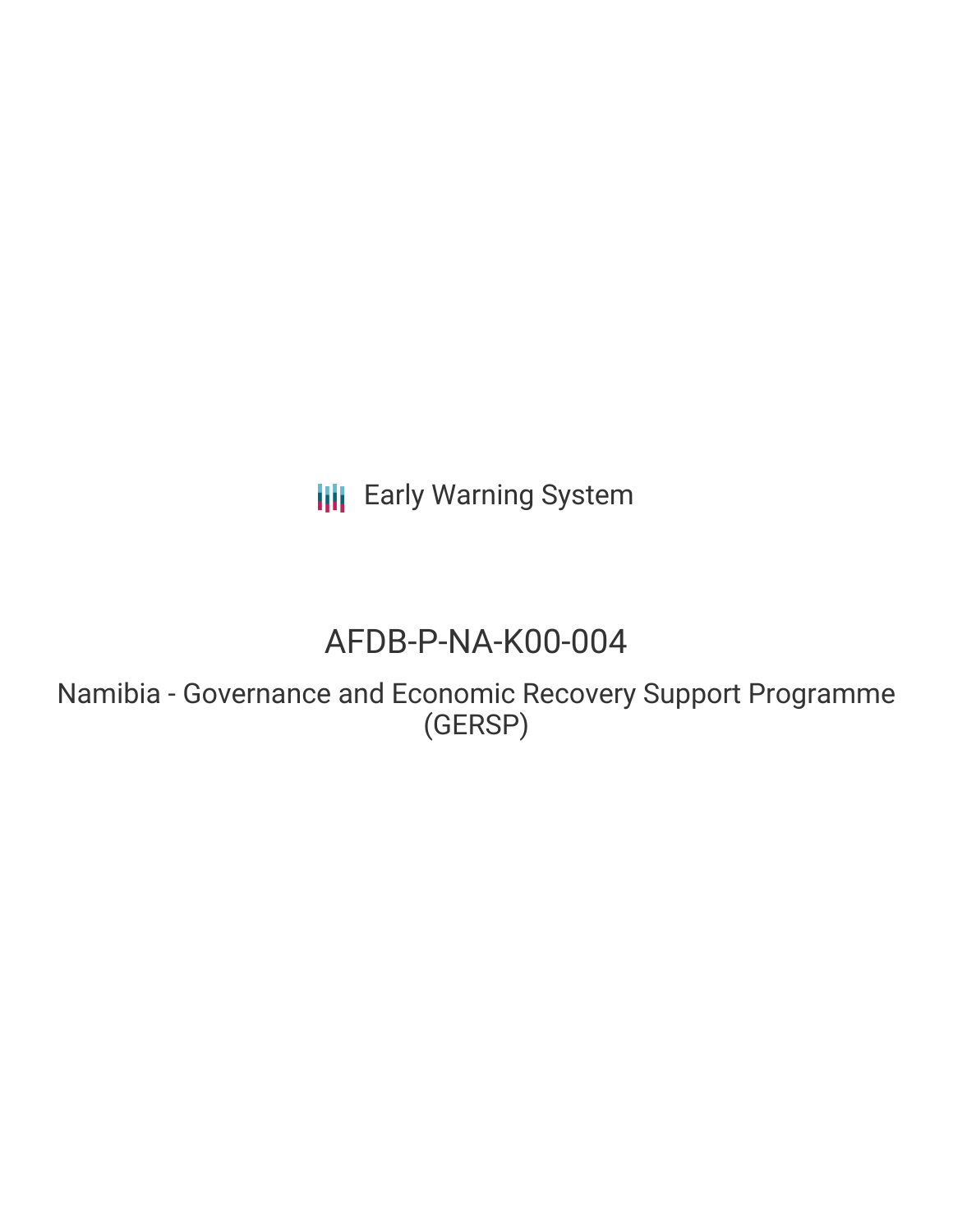

#### **Quick Facts**

| <b>Countries</b>               | Namibia                         |
|--------------------------------|---------------------------------|
| <b>Financial Institutions</b>  | African Development Bank (AFDB) |
| <b>Status</b>                  | Approved                        |
| <b>Bank Risk Rating</b>        | U                               |
| <b>Voting Date</b>             | 2021-03-17                      |
| <b>Borrower</b>                | Government of Namibia           |
| <b>Sectors</b>                 | Finance                         |
| <b>Investment Type(s)</b>      | Loan                            |
| <b>Investment Amount (USD)</b> | \$106.33 million                |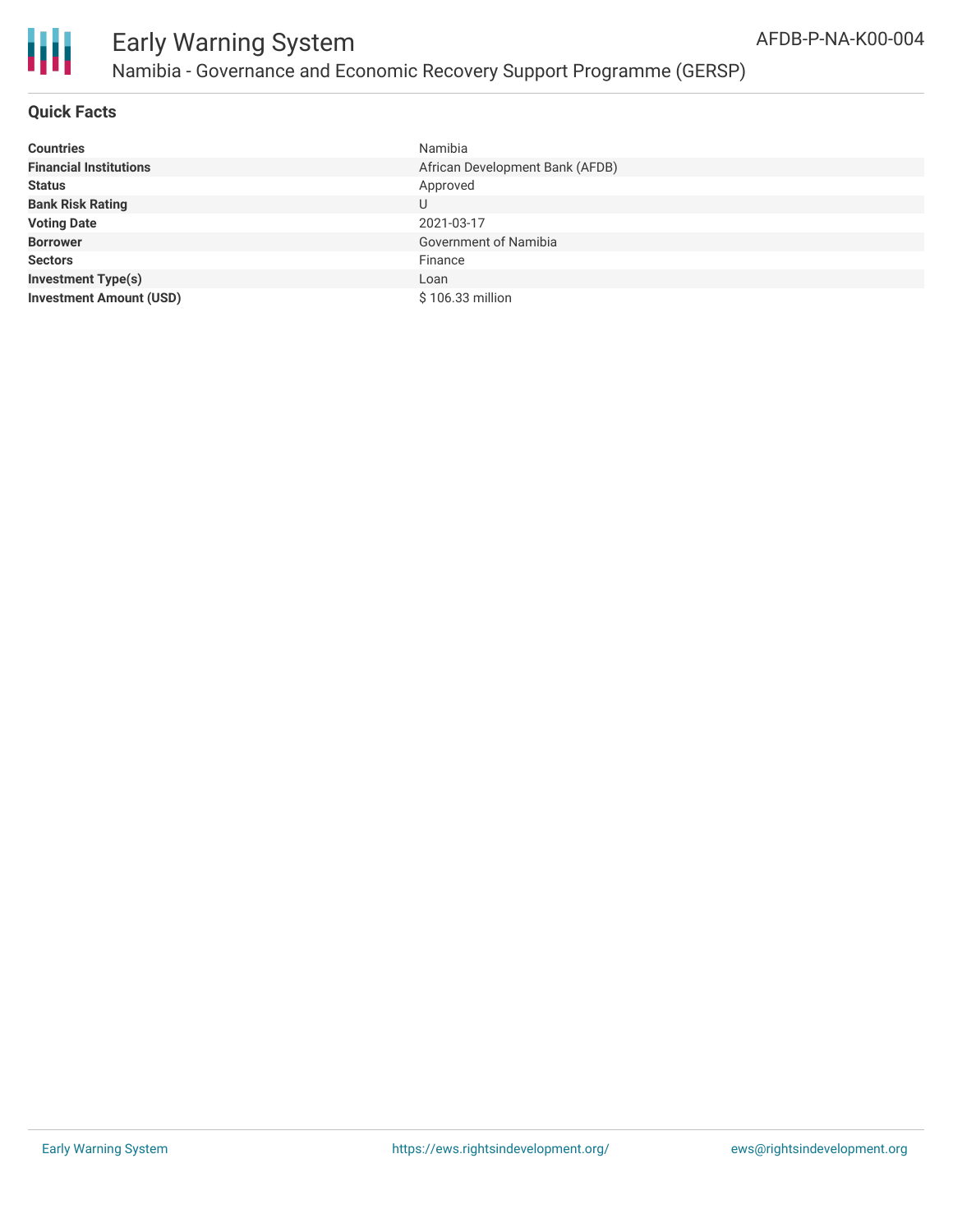

#### **Project Description**

According to bank provided information, the goal of the proposed operation is to strengthen resilience and enhance inclusive postpandemic economic recovery through improved governance and real sector reforms. The program will support Namibia's medium to long term development agenda by building on the achievements of the EGCSP, with particular emphasis on enhancing fiscal performance, revival of critical sectors of the economy, development of Micro, Small and Medium Enterprises (MSMEs), and social protection.

The proposed operation is an AfDB Loan of One billion four hundred and seventy million South African Rand (1.5 billion ZAR), to the Republic of Namibia to finance the Governance and Economic Recovery Support Program (GERSP). The GERSP aims to support GRN's reforms geared towards strengthening resilience and enhancing inclusive post-pandemic economic recovery through improved governance and real sector reforms, as articulated in the Letter of Development Policy. The operation is designed in response to a request submitted by the Namibian Authorities in June 2020. This follows the completion of the Economic Governance and Competitiveness Support Program (EGCSP) in 2020 which has achieved significant results. The GERSP is designed as a programmatic series of two consecutive General Budget Support (GBS) operations covering the fiscal years 2020/21-2021/22. This is the first of the two-year series of the Program Based Operation (PBO). The package of reforms under the proposed program is organised around three mutually reinforcing and complementary components: (i) Attaining Fiscal Sustainability, will enhance macroeconomic performance and create fiscal space for the prioritization of capital and social spending by helping to enhance domestic resource mobilization and mitigate fiscal risks (including those related to SOEs and PPPs); (ii) Supporting Private sector-led Agriculture and Industrial Sector Transformation, will support the strengthening of the policy framework for agriculture and industrial sector productivity and value addition, and enhanced private sector participation, with environmental sustainability in mind; (iii) Enhancing Economic and Social Inclusion, will support the development of the MSME framework, social protection and gender mainstreaming. It is a balanced program combining fiscal and sector-specific reforms while supporting measures geared towards enhancing inclusion.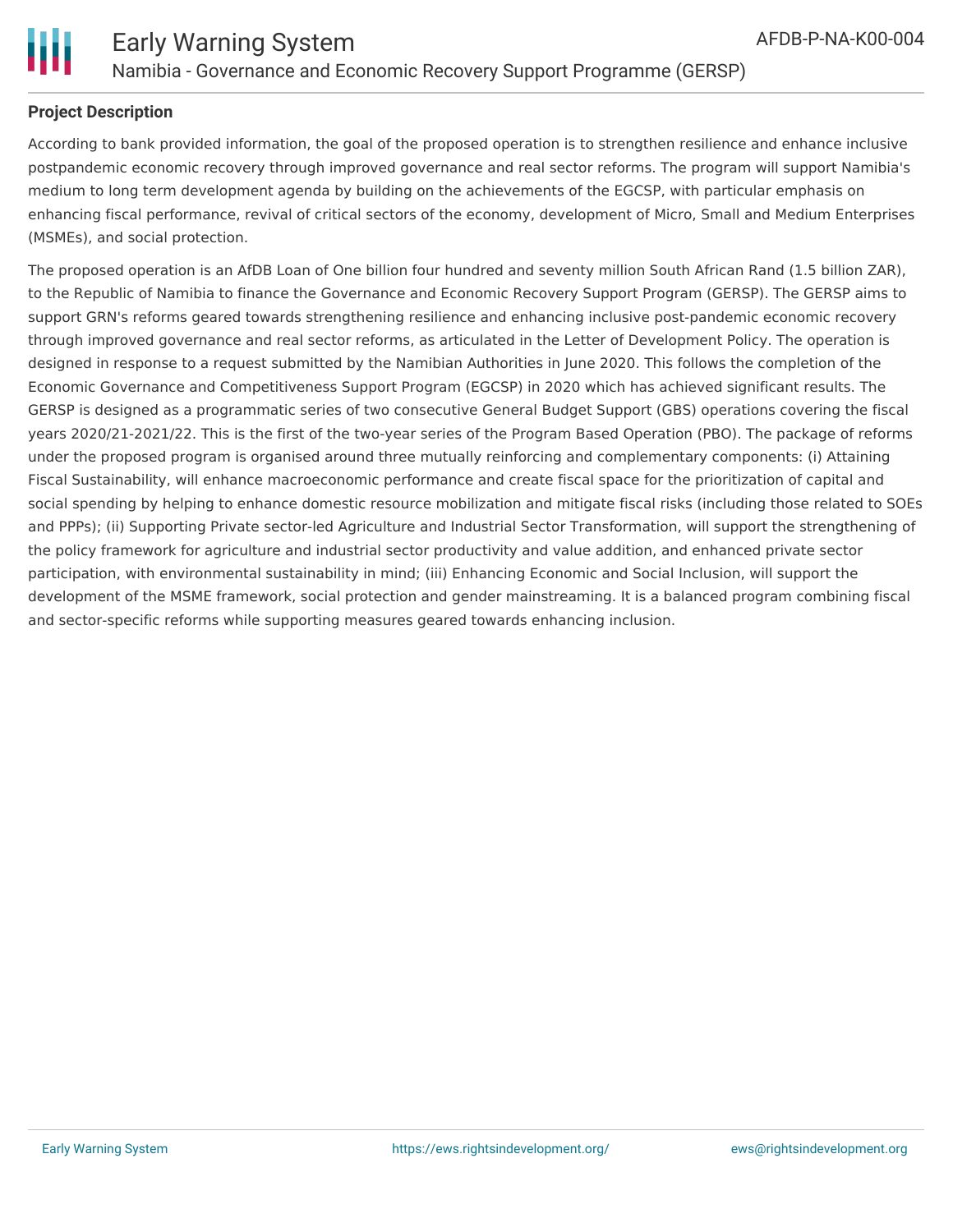

### Early Warning System Namibia - Governance and Economic Recovery Support Programme (GERSP)

#### **Investment Description**

African Development Bank (AFDB)

A loan of One billion four hundred and seventy million South African Rand (ZAR 1,470,000,000)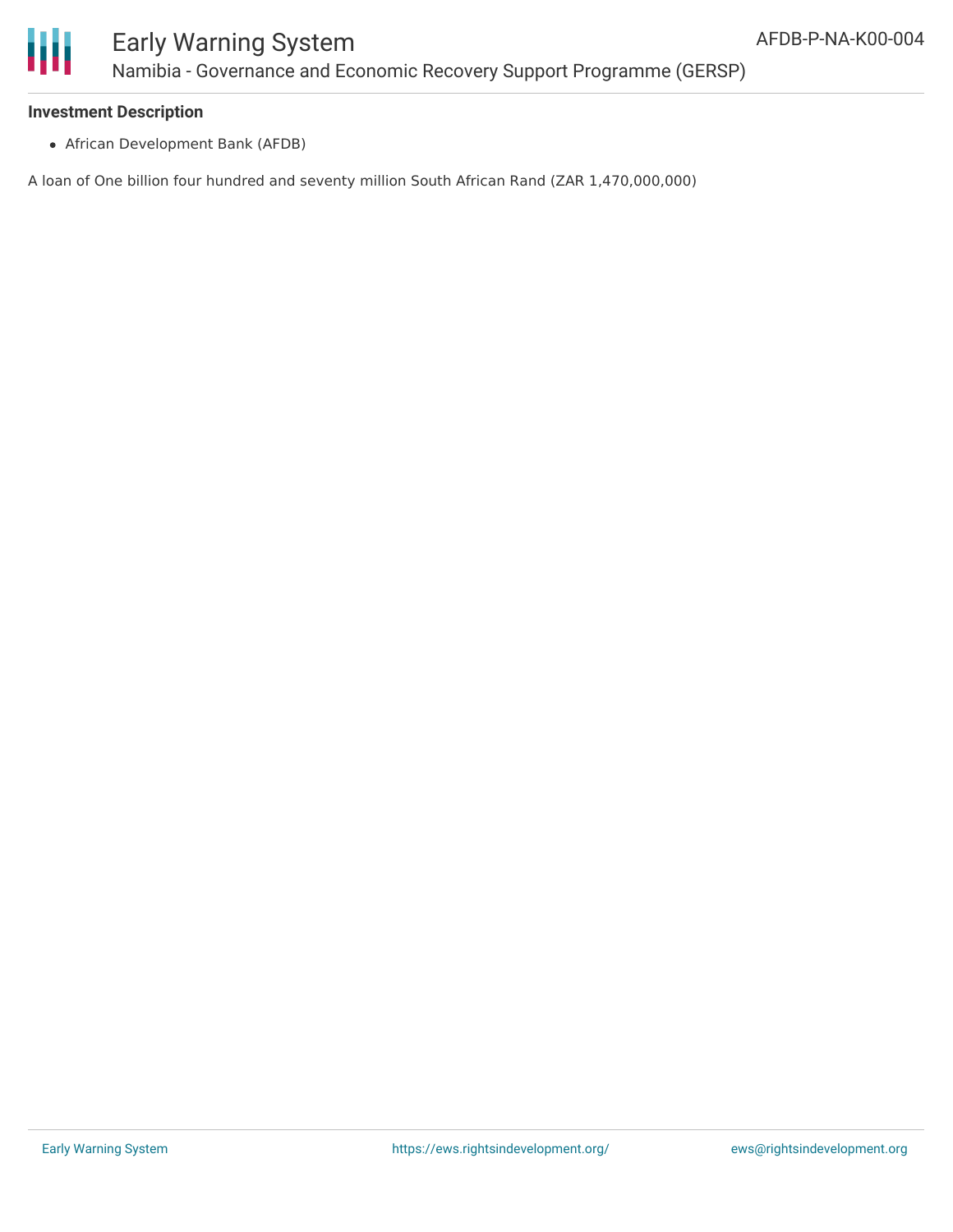

#### **Contact Information**

KOMA Baboucarr [b.koma@afdb.org](mailto:b.koma@afdb.org)

#### **ACCESS TO INFORMATION**

You can submit an information request for project information at: https://www.afdb.org/en/disclosure-and-access-toinformation/request-for-documents. Under the AfDBÕs Disclosure and Access to Information policy, if you feel the Bank has omitted to publish information or your request for information is unreasonably denied, you can file an appeal at <https://www.afdb.org/en/disclosure-and-access-to-information/appeals-process>

#### **ACCOUNTABILITY MECHANISM OF AfDB**

The Independent Review Mechanism (IRM), which is administered by the Compliance Review and Mediation Unit (CRMU), is the independent complaint mechanism and fact-finding body for people who have been or are likely to be adversely affected by an African Development Bank (AfDB)-financed project. If you submit a complaint to the IRM, it may assist you by either seeking to address your problems by facilitating a dispute resolution dialogue between you and those implementing the project and/or investigating whether the AfDB complied with its policies to prevent environmental and social harms. You can submit a complaint electronically by emailing crmuinfo@afdb.org, b.kargougou@afdb.org, b.fall@afdb.org, and/or s.toure@afdb.org. You can learn more about the IRM and how to file a complaint at: <https://www.afdb.org/en/independent-review-mechanism/>